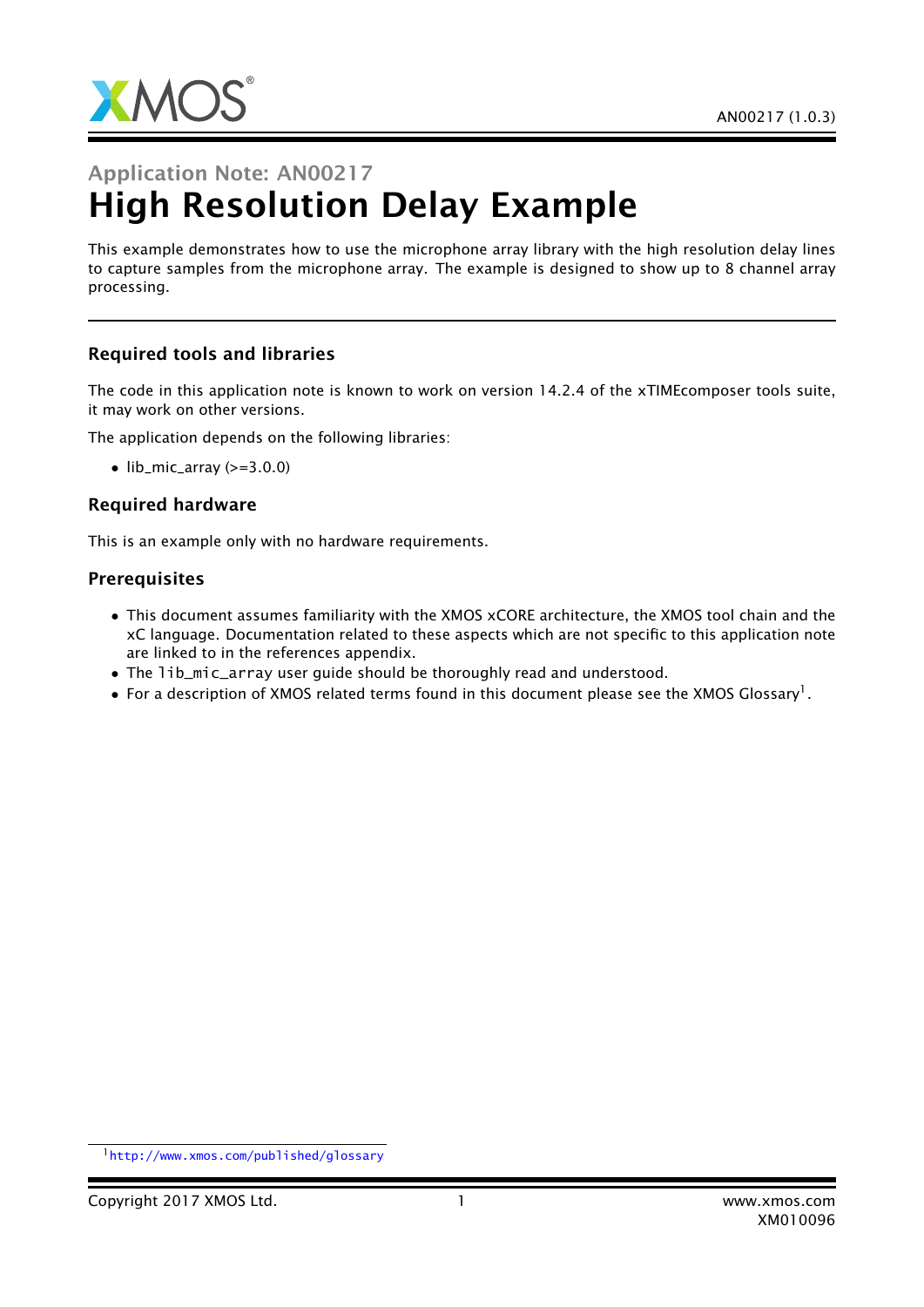

### 1 Overview

### 1.1 Introduction

This demo application shows the minimum code required to setup the microphone array. It outlines configuring the decimators and illustrates task structure.

### 1.2 Block diagram



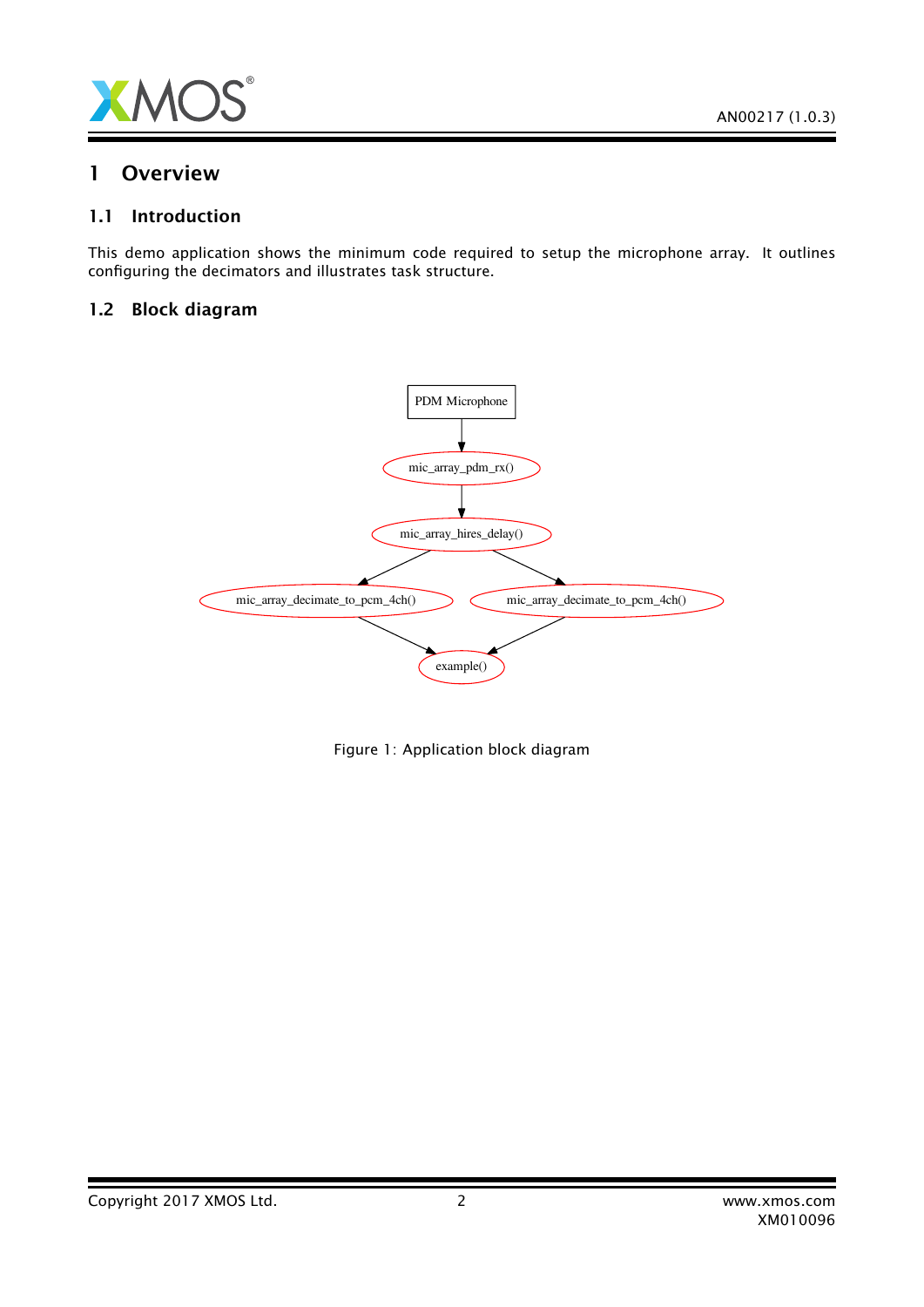

### 2 How to use lib\_mic\_array

### 2.1 The Makefile

To start using the microphone array library with high resolution delay lines, you need to add lib\_mic\_array to you Makefile:

USED\_MODULES = .. lib\_mic\_array ...

### 2.2 Includes

This application requires the system headers that defines XMOS xCORE specific defines for declaring and initialising hardware:

#include <platform.h> #include <xs1.h> #include <string.h>

The microphone array library functions are defined in lib\_mic\_array.h. This header must be included in your code to use the library. The support functions for the board are defined in mic\_array\_board\_support.h and the logging functions are provided by debug\_print.h.

#include "mic\_array.h"

#### 2.3 Allocating hardware resources

A PDM microphone requires a clock and a data pin. For eight PDM microphones a single clock can be shared between all microphones and the data can be sampled on a single 8 bit port. On an xCORE the pins are controlled by ports. The application therefore declares one 1-bit port and one 8-bit port:

on tile $[0]$ : in port  $p\_pdm\_c$ lk =  $XSL\_PORT\_1E$ ; on tile $[0]$ : in buffered port:32 p\_pdm\_mics =  $XSL_PORT_8B$ ;

To generate the PDM clock a 24.576MHz master clock is divided by 8 using a clock block. These two hardware resources are declared with:

on tile $[0]$ : in port p\_mclk = XS1\_PORT\_1F; on tile $[0]$ : clock pdmclk = XS1\_CLKBLK\_1;

and are configured with:

configure\_clock\_src\_divide(pdmclk, p\_mclk, 4); configure\_port\_clock\_output(p\_pdm\_clk, pdmclk); configure\_in\_port(p\_pdm\_mics, pdmclk); start\_clock(pdmclk);

The result begin a 3.072MHz PDM clock is used for clocking the microphone data into the xCORE.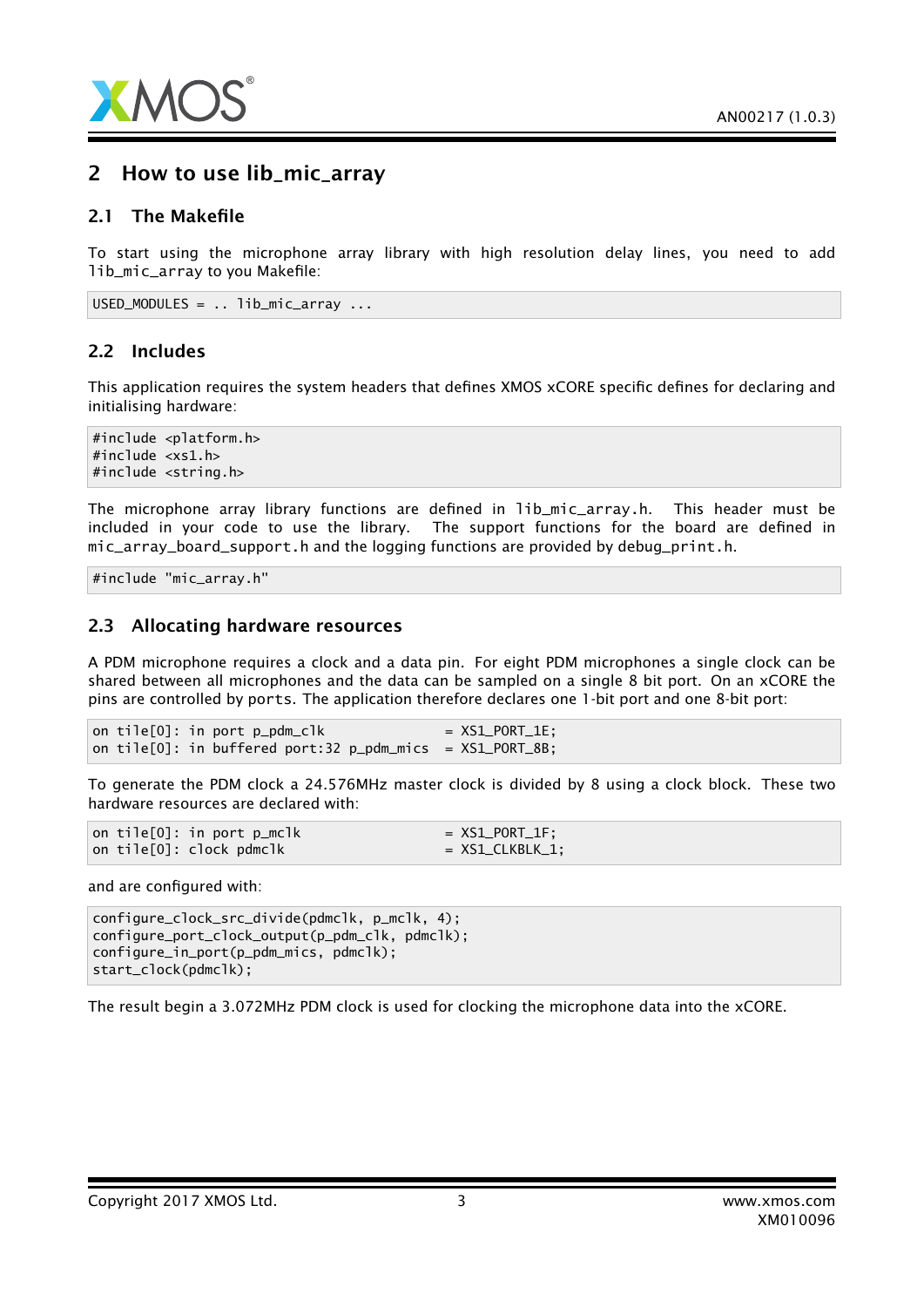

### 3 Task setup

The PDM microphones interface task, high resolution delay task and the decimators have to be connected together and to the application (example()). There needs to be one mic\_array\_decimate\_to\_pcm\_4ch() task per four channels that need processing. There needs to be only one mic\_array\_hires\_delay task for up to 16 channels. The PDM interface task, mic\_array\_pdm\_rx() can process eight channels so only one is needed for this application. The PDM interface needs to be connected to the high resolution interface via two streaming channels and connected to the two decimators via streaming channels. Finally, the decimators have to be connected to the application.

```
streaming chan c_pdm_to_hires[DECIMATOR_COUNT];
streaming chan c_hires_to_dec[DECIMATOR_COUNT];
streaming chan c_ds_output[DECIMATOR_COUNT];
streaming chan c_cmd;
par {
    mic_array_pdm_rx(p_pdm_mics, c_pdm_to_hires[0], c_pdm_to_hires[1]);
    mic_array_hires_delay(c_pdm_to_hires, c_hires_to_dec, 2, c_cmd);
    mic_array_decimate_to_pcm_4ch(c_hires_to_dec[0], c_ds_output[0], MIC_ARRAY_NO_INTERNAL_CHANS);
    mic_array_decimate_to_pcm_4ch(c_hires_to_dec[1], c_ds_output[1], MIC_ARRAY_NO_INTERNAL_CHANS);
    example(c_ds_output, c_cmd);
}
```
Note that the decimators have to be on the same tile as the application due to shared frame memory. Also, there needs to be a channel between the mic\_array\_hires\_delay and the application in order to issue the commands to change the taps on each delay line.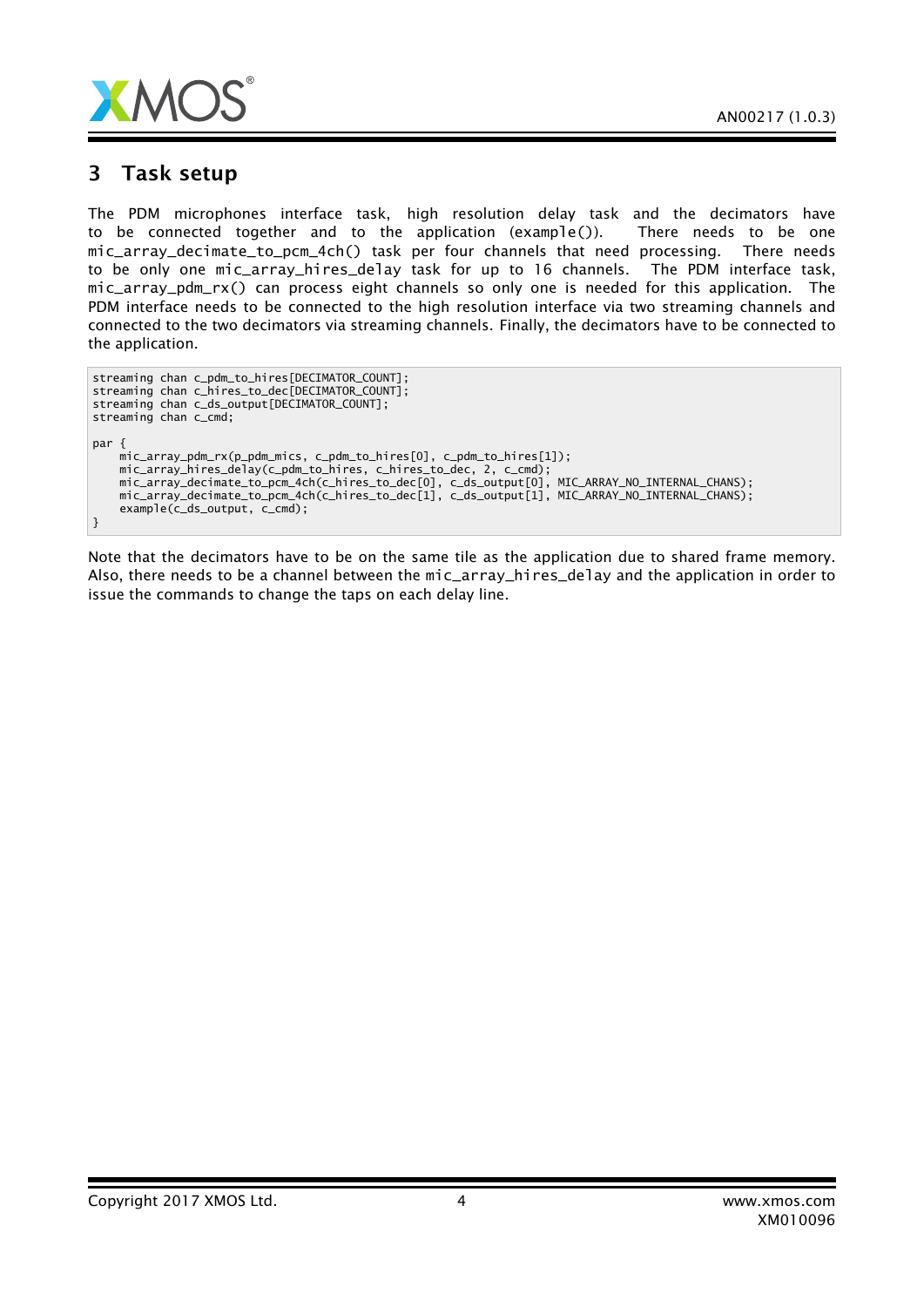

## 4 Frame memory

For each decimator an block of memory must be allocated for storing FIR data. The size of the data block must be:

Number of channels for that decimator \* THIRD\_STAGE\_COEFS\_PER\_STAGE \* Decimation factor \* sizeof(int)

bytes. The data must also be double word aligned. For example:

int data[DECIMATOR\_COUNT\*DECIMATOR\_CH\_COUNT] [THIRD\_STAGE\_COEFS\_PER\_STAGE\*DECIMATION\_FACTOR];

Note that on the xCORE-200 all global arrays are guaranteed to be double-word aligned.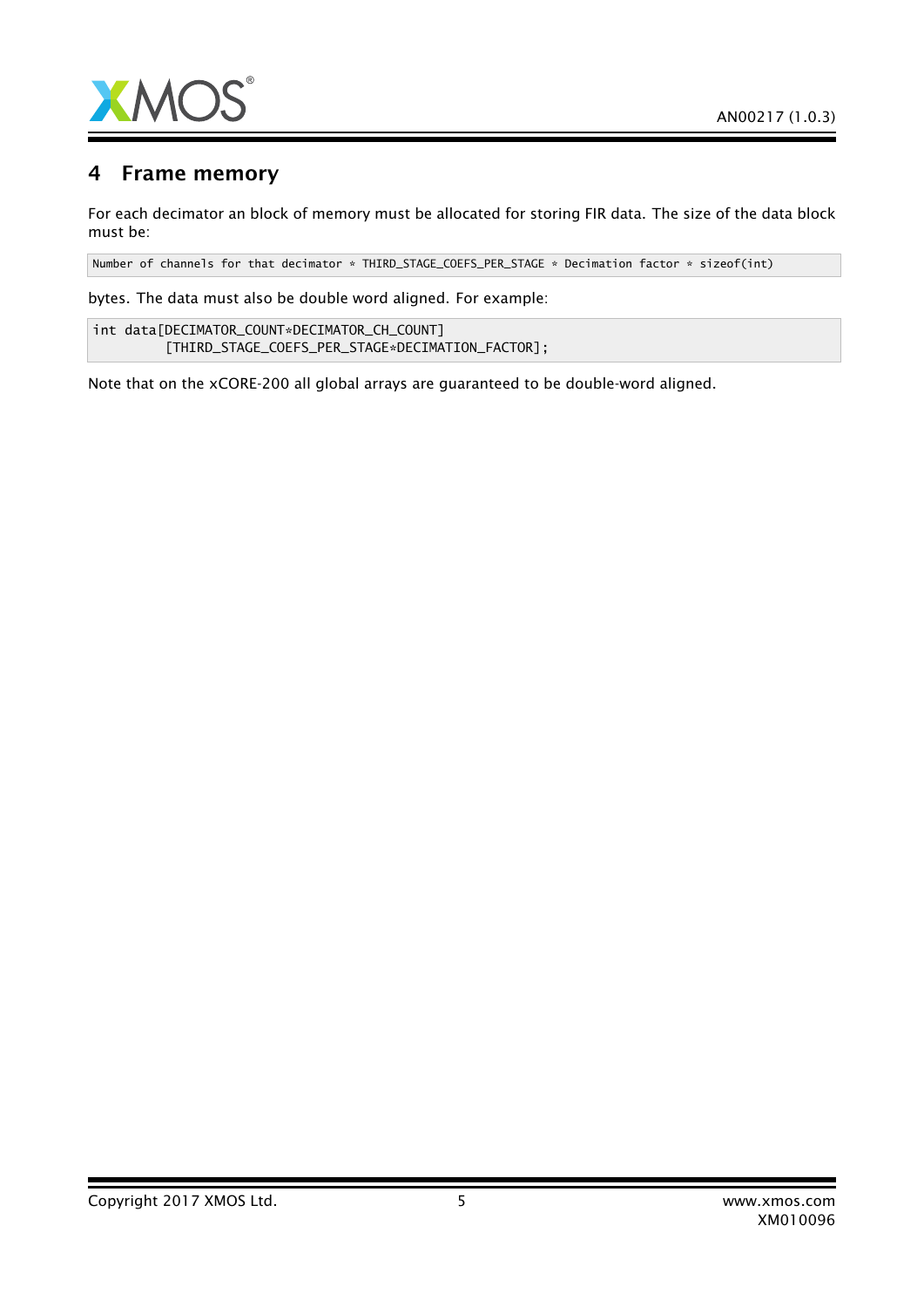

# 5 Configuration

Configuration of the microphone array for the example is achieved through:

```
mic_array_decimator_conf_common_t dcc = {
        0, // Frame size log 2 is set to 0, i.e. one sample per channel will be present in each frame
        1, // DC offset elimination is turned on
       0, // Index bit reversal is off
        0, // No windowing function is being applied
        DECIMATION_FACTOR,// The decimation factor is set to 6
       g_third_stage_div_6_fir, // This corresponds to a 16kHz output hence this coef array is used
        0, // Gain compensation is turned off
        FIR_COMPENSATOR_DIV_6, // FIR compensation is set to the corresponding coefficients
        DECIMATOR_NO_FRAME_OVERLAP, // Frame overlapping is turned off
        FRAME_BUFFER_COUNT // The number of buffers in the audio array
};
mic array decimator config t dc[DECIMATOR COUNT] = {
    {
            &dcc,<br>data[0],
                         1/ The storage area for the output decimator
            {INT_MAX, INT_MAX, INT_MAX, INT_MAX}, // Microphone gain compensation (turned off)
            4 // Enabled channel count (currently must be 4)
    },
    {
            &dcc,
            data[4], // The storage area for the output decimator
            {INT_MAX, INT_MAX, INT_MAX, INT_MAX}, // Microphone gain compensation (turned off)
            4 // Enabled channel count (currently must be 4)
   }
};
mic_array_decimator_configure(c_ds_output, DECIMATOR_COUNT, dc);
```
All configuration options are described in the Microphone array library guide. Once configured then the decimators require initialization via:

mic\_array\_init\_time\_domain\_frame(c\_ds\_output, DECIMATOR\_COUNT, buffer, audio, dc);

The decimators will start presenting samples in the form of frames that can be accessed with:

```
mic_array_frame_time_domain * current =
                   mic_array_get_next_time_domain_frame(c_ds_output, DECIMATOR_COUNT, buffer, audio, dc);
```
The return value of mic\_array\_get\_next\_time\_domain\_frame() is a pointer to the frame that the application is allowed to access. The current frame contains the frame data in the data member. data is a 2D array with the first index denoting the channel number and the second index denoting the frame index. The frame index used 0 for the oldest samples and increasing indices for newer samples.

### 5.1 Changing the sample rate

The sample rate chane be change easily with the example code by modifying:

#define DECIMATION\_FACTOR 6 //Corresponds to a 16kHz output sample rate

The supported DECIMATION\_FACTORS that come as standard from lib\_mic\_array are 2, 4, 6, 8 and 12. These correspond to 48kHz, 24kHz, 16kHz, 12kHz, 8kHz and 6kHz. In order to change the define successfully you must also ensure that the coefficients to the decimators are correct for the selected decimation factor. The coefficients are declared in the header fir\_coefs.h which is included in mic\_array.h. The coefs member of mic\_array\_decimator\_config\_common must match the output\_decimation\_factor member. Also, the FIR compensation must be made to match. For example, to change to 24kHz output, the config should look like: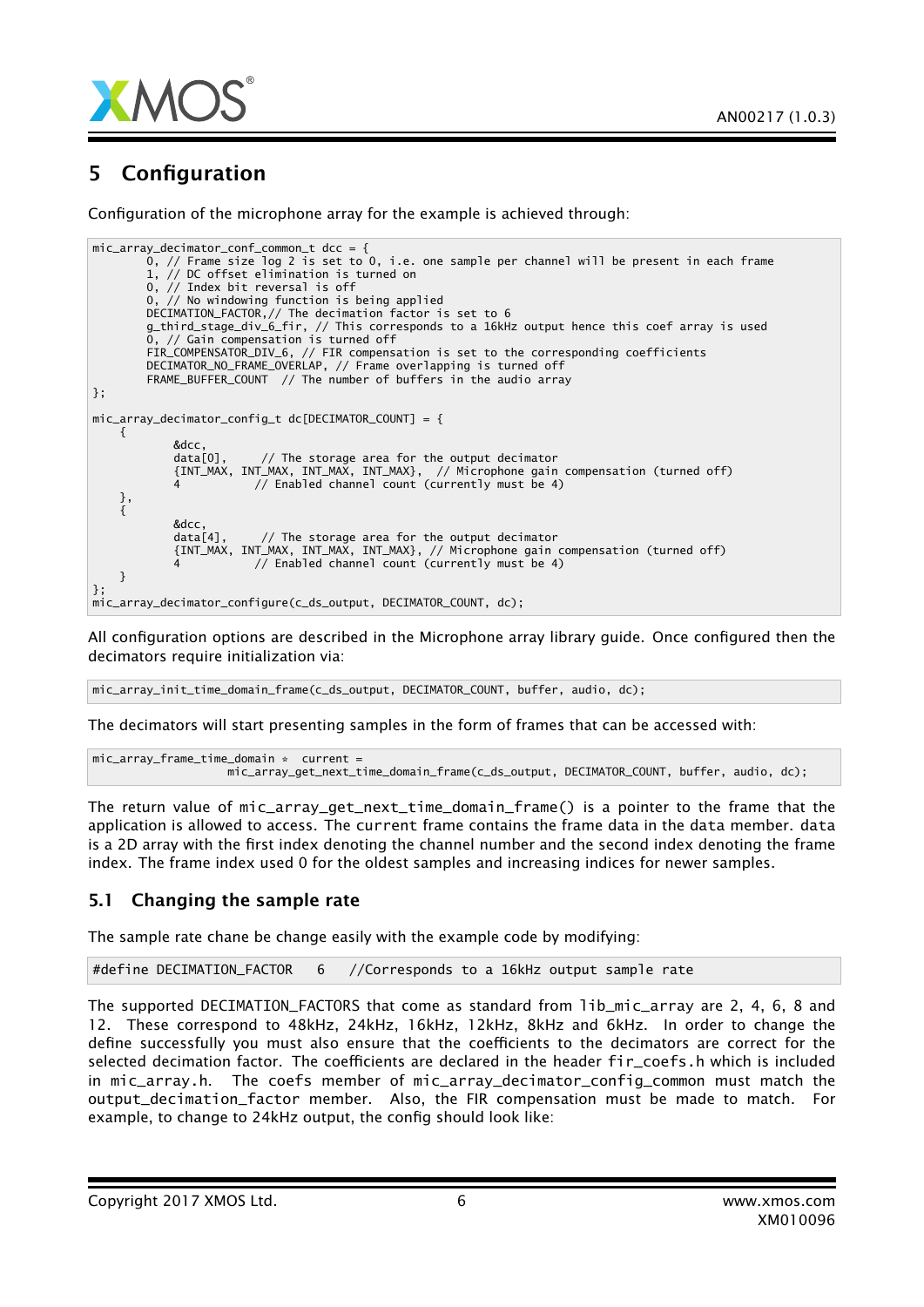

mic array decimator config common dcc =  ${f}$ 0, // Frame size log 2 is set to 0, i.e. one sample per channel will be present in each frame 1, // DC offset elimination is turned on 0, // Index bit reversal is off 0, // No windowing function is being applied 4,// The decimation factor is set to 6 g\_third\_stage\_div\_4\_fir, // This corresponds to a 24kHz output hence this coef array is used 0, // Gain compensation is turned off FIR\_COMPENSATOR\_DIV\_4, // FIR compensation is set to the corresponding coefficients DECIMATOR\_NO\_FRAME\_OVERLAP, // Frame overlapping is turned off FRAME\_BUFFER\_COUNT // The number of buffers in the audio array };

### 5.2 Changing the frame buffer count

The number of frame buffer in use can be modified through the define

#define FRAME\_BUFFER\_COUNT 2 //The minimum of 2 will suffice for this example

within this application. Increasing this would allow sample to be known for a longer period of time before the memory is reused for the present samples at the cost of increased memory usage.

### 5.3 Changing the frame size

The length of a frame is always a power of two. The maximum allowed at run time is given by two to the power of MIC\_ARRAY\_MAX\_FRAME\_SIZE\_LOG2. At run time the length can be dynamically configured by setting the frame\_size\_log2 member of mic\_array\_decimator\_config\_common.

### 5.4 Changing the buffering type

The buffering type can be either DECIMATOR\_NO\_FRAME\_OVERLAP or DECIMATOR\_HALF\_FRAME\_OVERLAP. This is configured through the buffering\_type member of mic\_array\_decimator\_config\_common. In half frame overlap mode the rate that the mic\_array\_get\_next\_time\_domain\_frame() function must be serviced is doubled.

### 5.5 Disabling the DC offset elimination

The DC offset elimination can be disabled by configuring the mic\_array\_decimator\_config\_common with 0 in the apply\_dc\_offset\_removal member. Setting apply\_dc\_offset\_removal to non-zero will enable it.

### 5.6 Enabling microphone gain compensation

To enable the microphone gain compensation first the apply\_mic\_gain\_compensation member of mic\_array\_decimator\_config\_common must be set to non-zero. Then for each mic\_array\_decimator\_config structure used to configure a 4 channel decimator the array member mic gain compensation must be set. If the gain a microphone i is  $q_i$ , then the compensation factor should be INT\_MAX / min(gi) for each microphone i.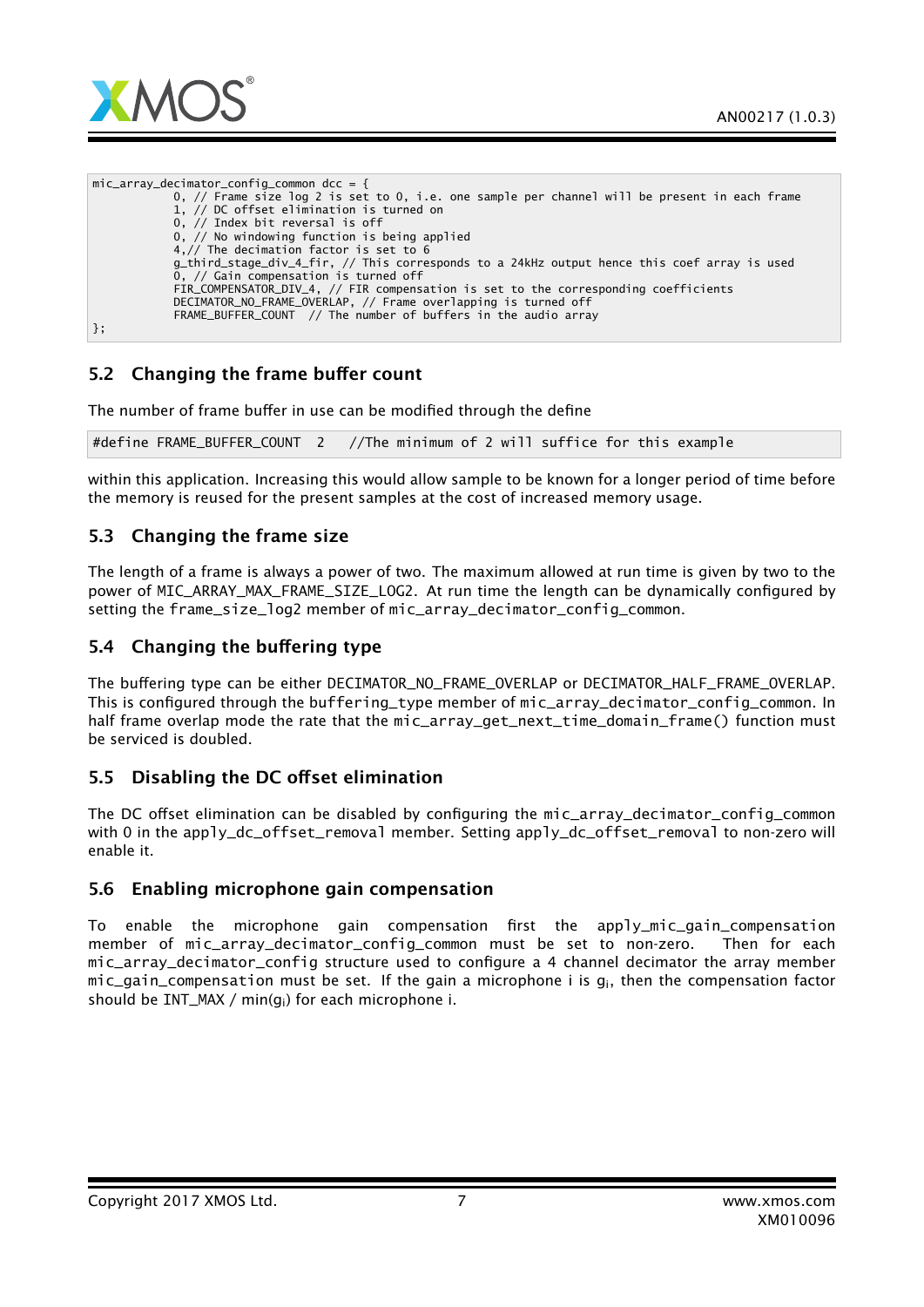

# 6 References

XMOS Tools User Guide <http://www.xmos.com/published/xtimecomposer-user-guide> XMOS xCORE Programming Guide <http://www.xmos.com/published/xmos-programming-guide> XMOS Microphone Array Library [http://www.xmos.com/support/libraries/lib\\_mic\\_array](http://www.xmos.com/support/libraries/lib_mic_array)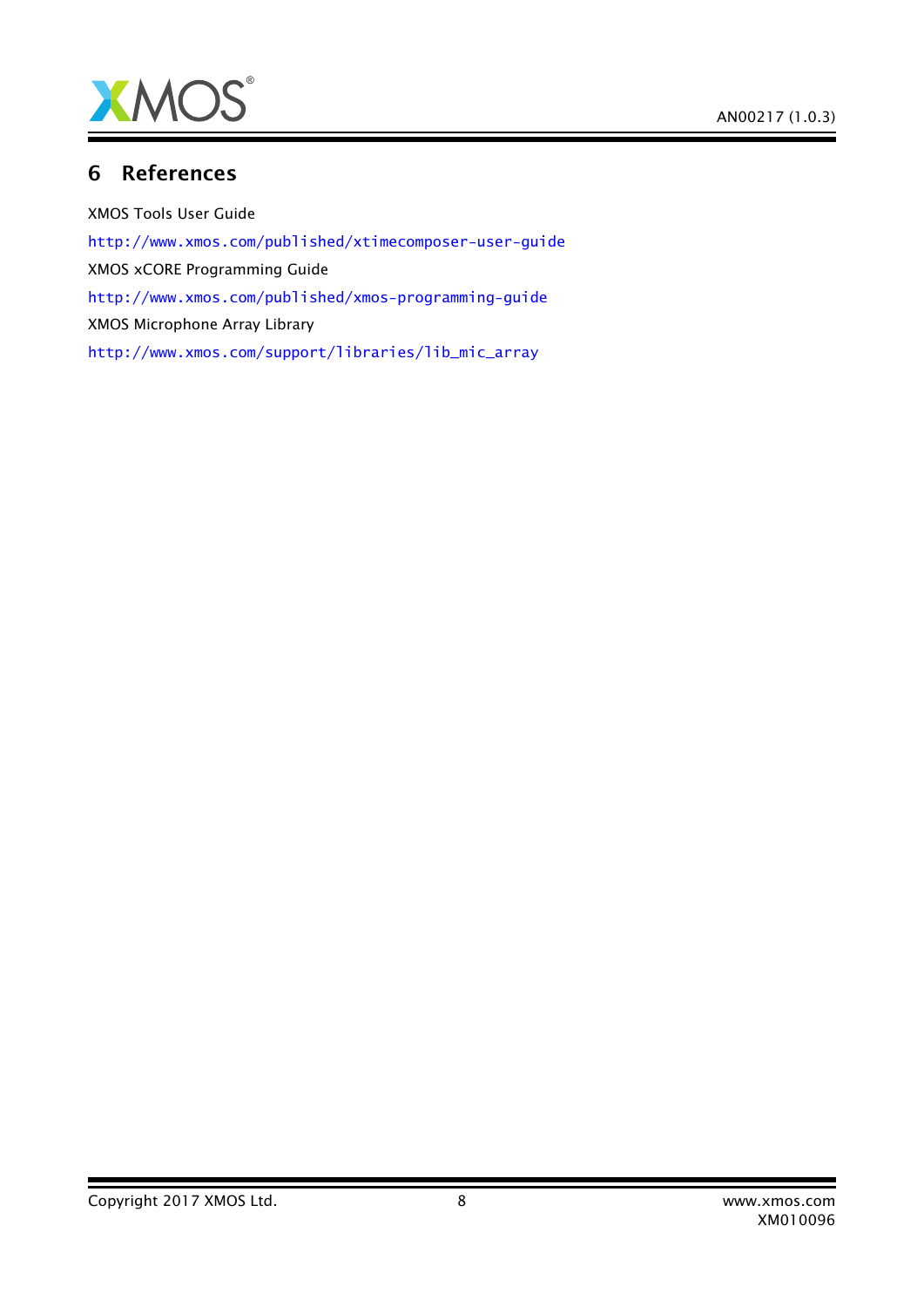

## 7 Full source code listing

#### 7.1 Source code for app\_high\_resolution\_delay\_example.xc

```
// Copyright (c) 2015-2016, XMOS Ltd, All rights reserved
#include <platform.h>
#include <xs1.h>
#include <string.h>
#include "mic_array.h"
on tile[0]: in port p\_pdm\_clk = XS1_PORT_1E;
on tile[0]: in buffered port:32 p_pdm_mics = XS1_PORT_8B;
on tile[0]: in port p_mclk = XSL-PORT_1F;on tile[0]: clock pdmclk = XS1_CLKBLK_1;
#define DECIMATION_FACTOR 6 //Corresponds to a 16kHz output sample rate
#define DECIMATOR_COUNT 2 //8 channels requires 2 decimators
                               \frac{1}{2} //The minimum of 2 will suffice for this example
#define DECIMATOR_CH_COUNT 4 //Just to be clear
int data[DECIMATOR_COUNT*DECIMATOR_CH_COUNT]
         [THIRD_STAGE_COEFS_PER_STAGE*DECIMATION_FACTOR];
void example(streaming chanend c_ds_output[DECIMATOR_COUNT], streaming chanend c_cmd) {
   unsafe{
       mic_array_frame_time_domain audio[FRAME_BUFFER_COUNT];
        unsigned buffer; //No need to initialize this.
        memset(data, 0, DECIMATOR_COUNT*DECIMATOR_CH_COUNT*
                THIRD_STAGE_COEFS_PER_STAGE*DECIMATION_FACTOR*sizeof(int));
       mic_array_decimator_conf_common_t dcc = {
                0, // Frame size log 2 is set to 0, i.e. one sample per channel will be present in each frame
                1, // DC offset elimination is turned on
                0, // Index bit reversal is off
                0, // No windowing function is being applied
               DECIMATION_FACTOR,// The decimation factor is set to 6
                g_third_stage_div_6_fir, // This corresponds to a 16kHz output hence this coef array is used
                0, // Gain compensation is turned off
                FIR_COMPENSATOR_DIV_6, // FIR compensation is set to the corresponding coefficients
                DECIMATOR_NO_FRAME_OVERLAP, // Frame overlapping is turned off
                FRAME_BUFFER_COUNT // The number of buffers in the audio array
       };
       mic_array_decimator_config_t dc[DECIMATOR_COUNT] = {
           {
                   &dcc,<br>data[0],
                                1/ The storage area for the output decimator
                    {INT_MAX, INT_MAX, INT_MAX, INT_MAX}, // Microphone gain compensation (turned off)
                    4 // Enabled channel count (currently must be 4)
           },
            {
                   &dcc,<br>data[4],
                                1/ The storage area for the output decimator
                    {INT_MAX, INT_MAX, INT_MAX, INT_MAX}, // Microphone gain compensation (turned off)
                    4 // Enabled channel count (currently must be 4)
           }
        };
       mic_array_decimator_configure(c_ds_output, DECIMATOR_COUNT, dc);
       mic_array_init_time_domain_frame(c_ds_output, DECIMATOR_COUNT, buffer, audio, dc);
       while(1)mic_array_frame_time_domain * current =
                                mic_array_get_next_time_domain_frame(c_ds_output, DECIMATOR_COUNT, buffer,
,→ audio, dc);
            // Update the delays. Delay values must be in range 0..HIRES_MAX_DELAY
            unsigned delays[7] = \{0, 1, 2, 3, 4, 5, 6\};mic_array_hires_delay_set_taps(c_cmd, delays, 7);
       }
```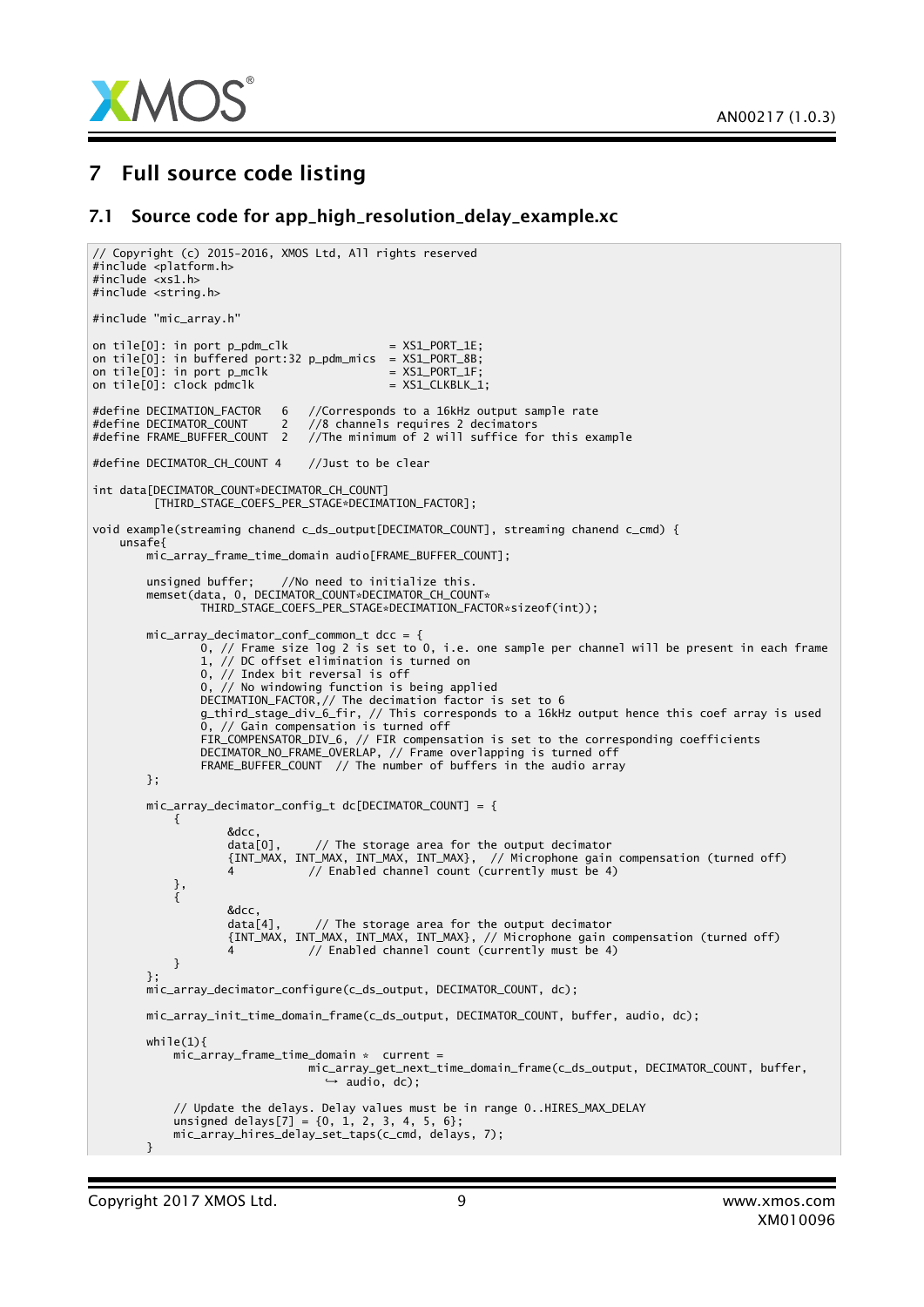

| int main() $\{$<br>configure_clock_src_divide(pdmclk, p_mclk, 4);<br>configure_port_clock_output(p_pdm_clk, pdmclk);<br>configure_in_port(p_pdm_mics, pdmclk);<br>start_clock(pdmclk);                                                                                                                                                                                                           |
|--------------------------------------------------------------------------------------------------------------------------------------------------------------------------------------------------------------------------------------------------------------------------------------------------------------------------------------------------------------------------------------------------|
| streaming chan c_pdm_to_hires[DECIMATOR_COUNT];<br>streaming chan c_hires_to_dec[DECIMATOR_COUNT];<br>streaming chan c_ds_output[DECIMATOR_COUNT];<br>streaming chan c_cmd;                                                                                                                                                                                                                      |
| par $\{$<br>$mic_array\_pdm_rx(p\_pdm_mrics, c\_pdm_to_hires[0], c\_pdm_to_hires[1]);$<br>mic_array_hires_delay(c_pdm_to_hires, c_hires_to_dec, 2, c_cmd);<br>mic_array_decimate_to_pcm_4ch(c_hires_to_dec[0], c_ds_output[0], MIC_ARRAY_NO_INTERNAL_CHANS);<br>mic_array_decimate_to_pcm_4ch(c_hires_to_dec[1], c_ds_output[1], MIC_ARRAY_NO_INTERNAL_CHANS);<br>$example(c_ds_output, c_cmd);$ |
| return 0:                                                                                                                                                                                                                                                                                                                                                                                        |